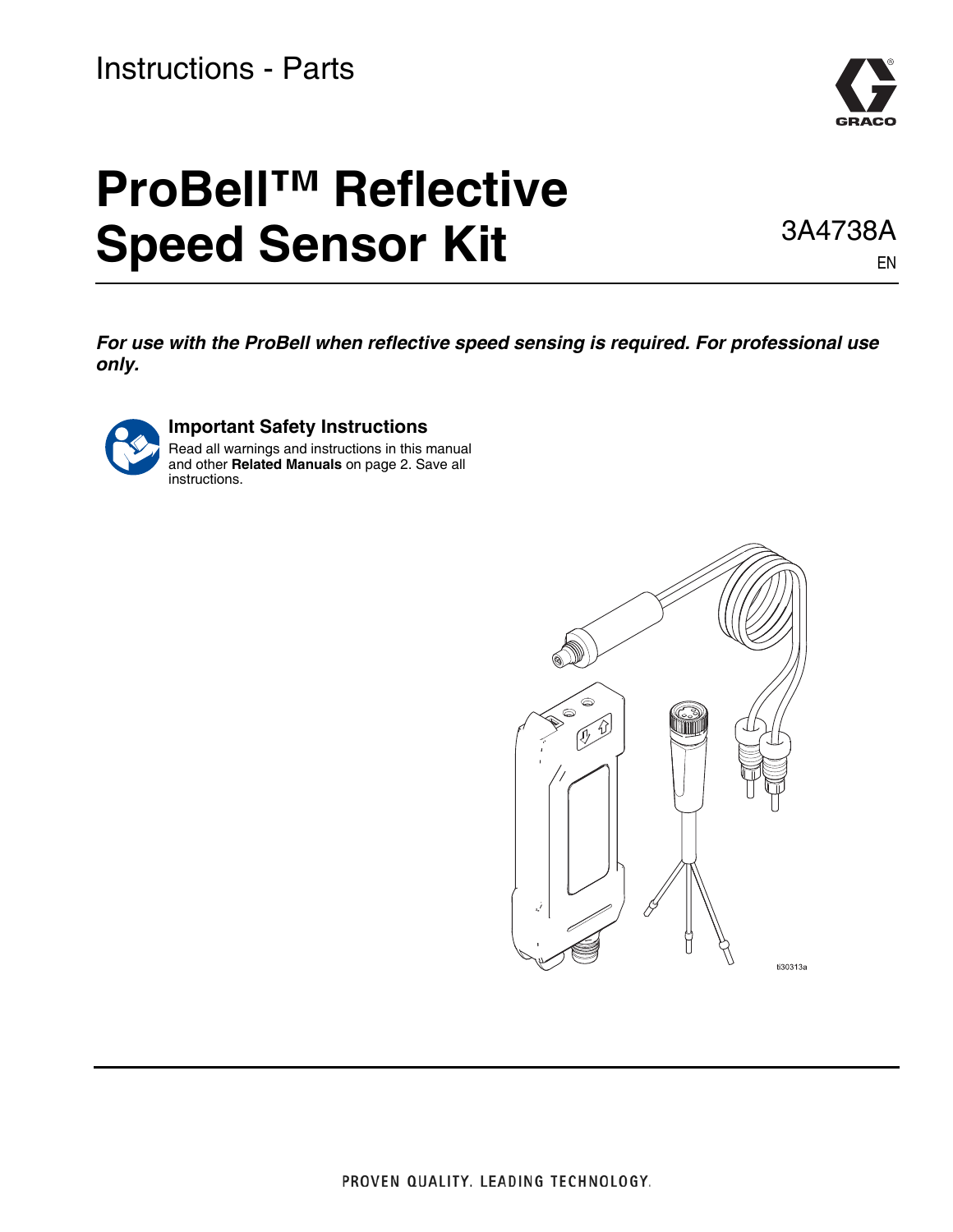## <span id="page-1-0"></span>**Related Manuals**

| Manual No. | <b>Description</b>                      |
|------------|-----------------------------------------|
| 334626     | ProBell Rotary Applicator, Hollow Wrist |
| 334452     | <b>ProBell Rotary Applicator</b>        |

## **Part Numbers Covered**

| <b>Part Number</b> | <b>Description</b>                                                                                                                                |
|--------------------|---------------------------------------------------------------------------------------------------------------------------------------------------|
| 24Z183             | Reflective Fiber Optic Sensor Kit: Includes fiber optic sensor, electrical wir-<br>ing cable, and reflective fiber optic cable kit 25A537.        |
| 25A537             | Reflective Fiber Optic Cable Kit: Includes reflective fiber optic cable with<br>housing and hardware required to install in a ProBell applicator. |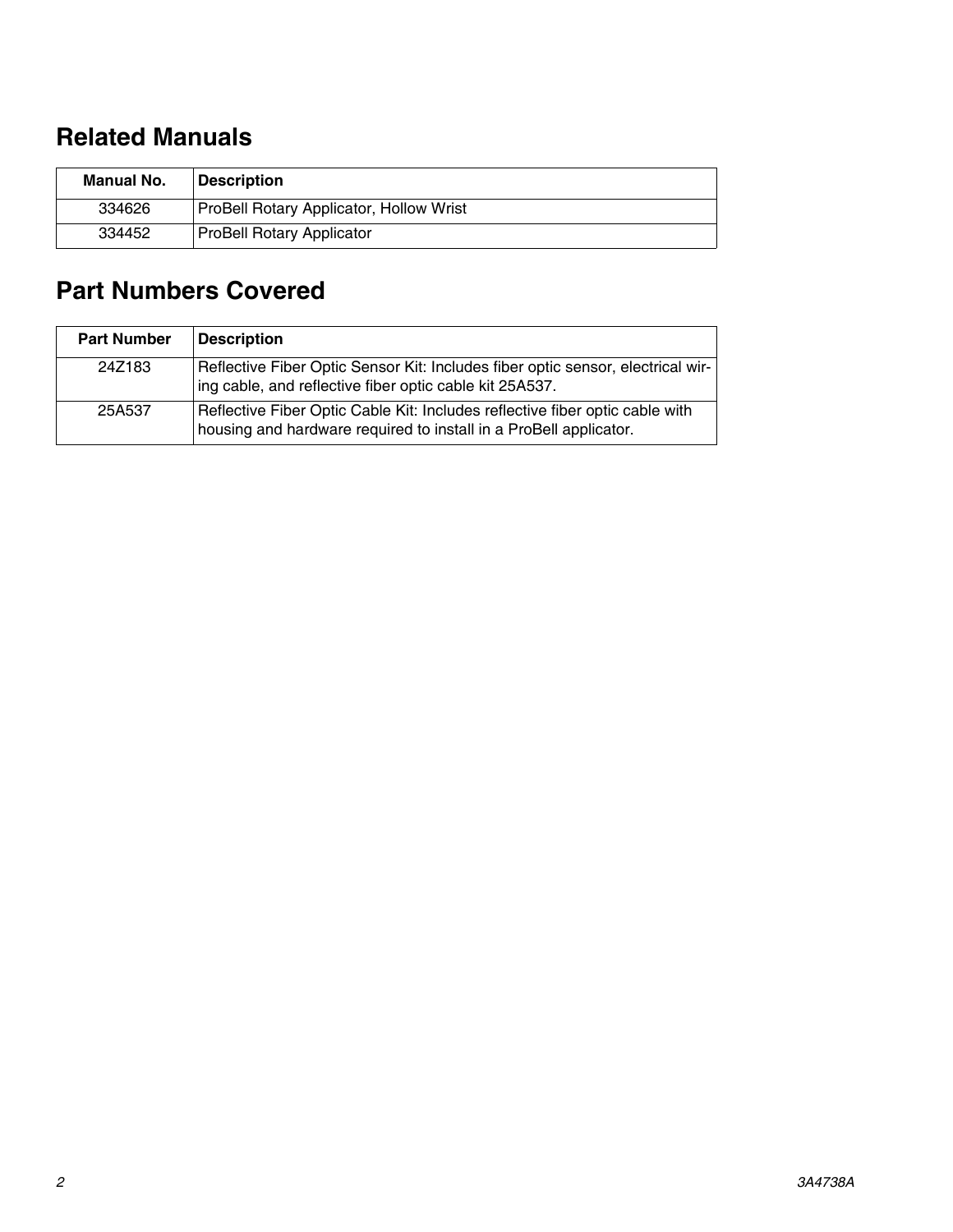## **Introduction**

This manual provides instructions for installing a reflective speed sensor kit in a ProBell applicator. See manual 334452 or 334626 for more details on the ProBell applicator.

## **Installation**

#### **Remove Magnetic Pickup Sensor and Fiber Optic Cable**

For instructions on removing the magnetic pickup sensor and fiber optic cable, see "Replace Magnetic Pickup Sensor or Fiber Optic Extension Cable" in the standard applicator manual 334452 (steps 1–7) or the hollow wrist applicator manual 334626 (steps 1–5).



**FIG. 1: Remove Existing Screw and Sensor**

#### **Cut New Reflective Fiber Optic Cable to Length**

Cut the fiber optic cable to length according to the style of ProBell being used. Clean cuts can be accomplished using the Graco Fiber Optic Cutter.

• For a standard applicator cut both cable strands to 7.7 inches (195 mm), measuring from the back of the cable housing to the end of the cable. See "A" in Fig. 2.



**FIG. 2: Cut Cables to Length**

• For a hollow wrist applicator cut both cable strands to 11.3 inches (287 mm), measuring from the back of the cable housing to the end of the cable. See "A" in Fig. 2.

#### **Install Reflective Sensor and Cable**

For instructions on installing the reflective sensor and cable, see "Replace Magnetic Pickup Sensor or Fiber Optic Extension Cable" in the standard applicator manual 334452 (steps 8–9) or the hollow wrist applicator 334626 (steps 6–7).

Note: The cable strands must be fed through the applicator housing as the reflective fiber optic cable housing is being installed.



**FIG. 3: Install New Sensor and Screw**

#### **Assemble Reflective Fiber Optic Cable**

1. Install the provided nuts, fittings, and cable markers onto the cable strands. Nuts can be installed using a 3/16" nut driver or twisting by hand. Adjust each nut so that the fiber optic cable extends 0.11 inches (2.8 mm) past the nut.



**FIG. 4: Extend Fiber Optic Cable Past Nut**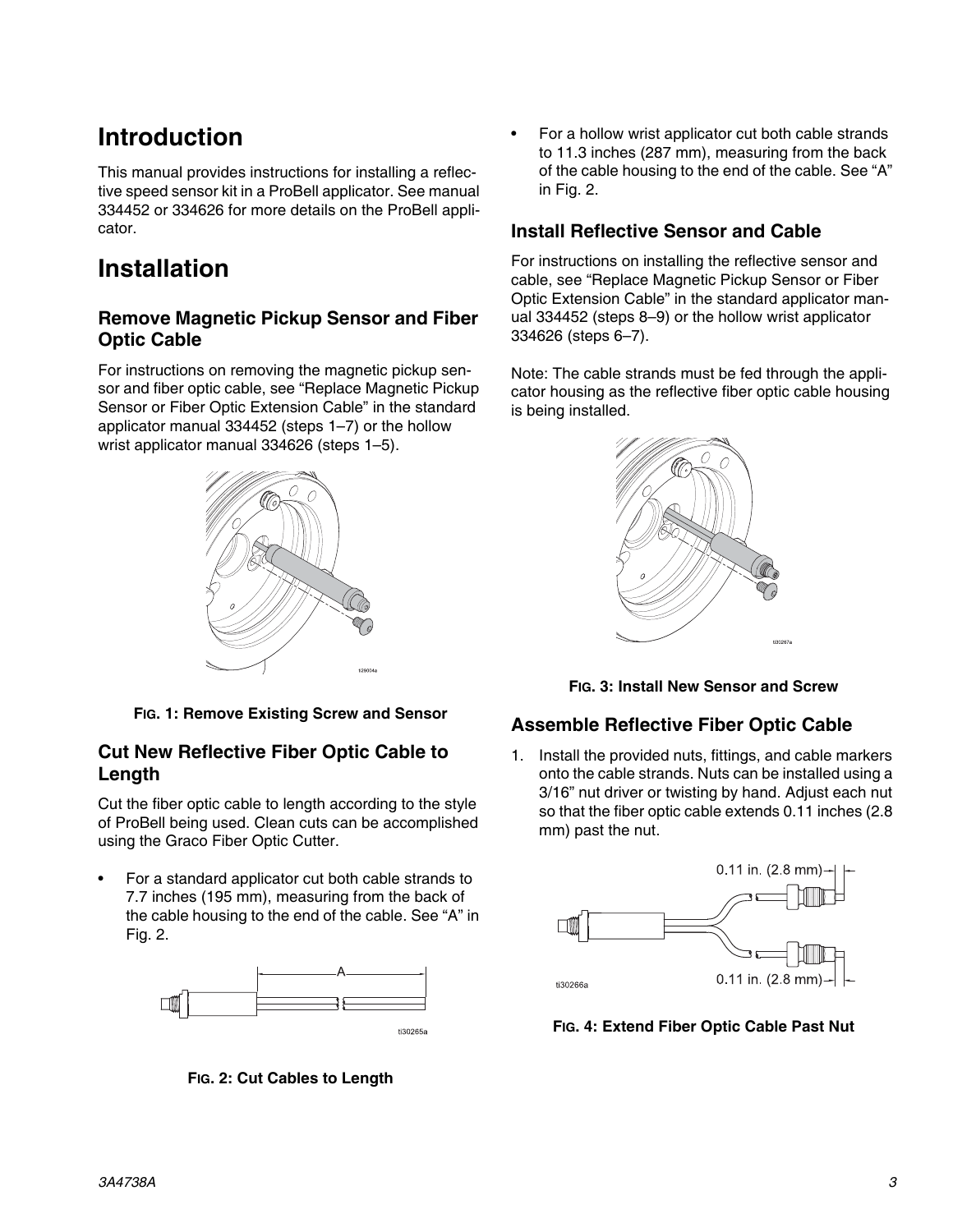2. Screw both the fittings into the applicator rear manifold or base plate.



**FIG. 5: Screw Fitting into Applicator**

#### **Connect the Applicator to the Fiber Optic Sensor**

1. Connect the dual strand fiber optic cables to ports F on the applicator. See the image below for the proper fiber optic end length for each applicator style.



**FIG. 6: Standard Style Applicator**



**FIG. 7: Hollow Wrist Style Applicator**

2. Connect the other end of the dual strand fiber optic cable to the reflective fiber optic sensor.

#### **Install Reflective Fiber Optic Sensor**

Connect the supplied sensor cable. Mount and make wiring connections according to the sensor manufacturer's manual.



**FIG. 8: Sensor Cable Color Code**



**FIG. 9: NPN Models Cable I.O.**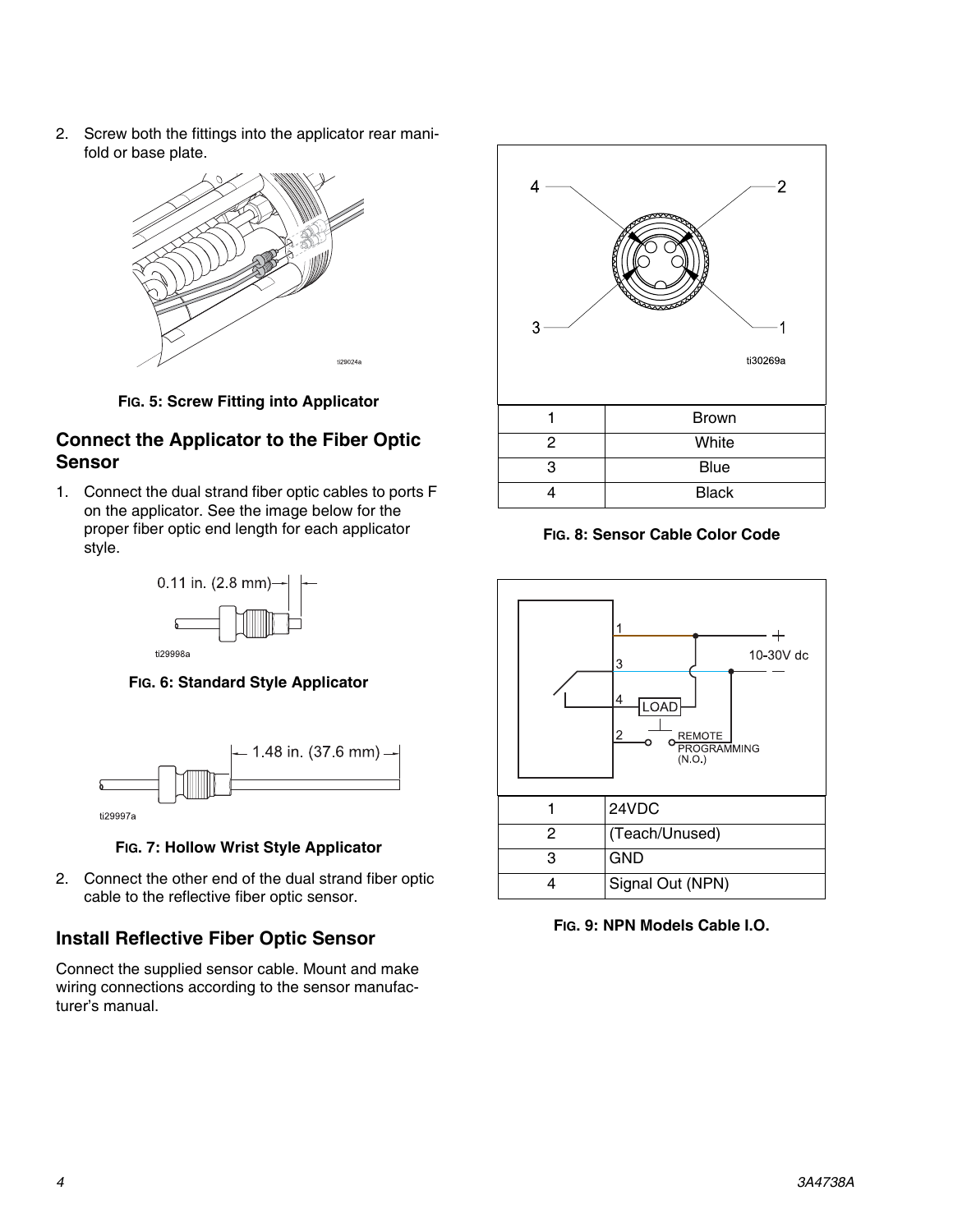#### **Teach Reflective Sensor**

See the manufacturer's manual shipped with the device to set the "on1shot" timer to zero, and set the "tchsel" to "2pttch". Then perform a two point teach:

With bearing air applied, rotate the bell cup and note the numbers on the detector screen to tell when the sensor is over the reflective portion of the disk versus the dark portion of the disk.

Perform a two point teach, one over the reflective portion and one over the dark portion. Note, the reflective disk on the ProBell has two pulses per revolution.

### **Accessories**

Fiber Optic Cables: Use to connect the applicator to the reflective fiber optic sensor. Use one dual strand fiber optic cable or two single strand fiber optic cables for each applicator.

Note: For dual strand fiber optic cables, the length of the cable extending past the fitting nut must be adjusted for use with the ProBell. See Figure1 and 2. Single strand fiber optic cables are adjusted at the factory.

#### **Dual Strand Fiber Optic Cables**

| Part          |                                        |
|---------------|----------------------------------------|
| <b>Number</b> | <b>Description</b>                     |
| 24X003        | Fiber Optic Cable, Reflective, 25 ft.  |
| 24X004        | Fiber Optic Cable, Reflective, 50 ft.  |
| 24X005        | Fiber Optic Cable, Reflective, 100 ft. |

#### **Fiber Optic Supplies**

| 24W875 | Fiber Optic Repair Kit – includes fittings |
|--------|--------------------------------------------|
|        | for one double-strand fiber optic cable    |
|        | and a cutter tool.                         |

- 24W876 Fiber Optic Bulkhead Fitting, SST Qty 2. Accepts Graco fiber optic cable fittings. Fits ½ inch (13mm) panel hole.
- 24W877 Fiber Optic Bulkhead, Plastic- Qty 2. Accepts bare fiber optic cable. Fits 5/16inch (8mm) panel hole.
- 24W823 Fiber Optic Cutter Tool Qty 3
- 24X009 Marker Numbers for Fiber Optic Cable Ends – Pack of 30  $(\#1 \text{ and } \#2)$

#### **Fiber Optic Cables, Hollow Wrist Models**

Standard single fiber.

| Kit | <b>Description</b>                       | Qtv |
|-----|------------------------------------------|-----|
|     | 24Z193 CABLE, fiber optic, 11 m (36 ft.) |     |
|     | 24Z194 CABLE, fiber optic, 20 m (66 ft.) |     |
|     | 24Z195 CABLE, fiber optic, 30 m (99 ft.) |     |

#### **Fiber Optic Cables, Reciprocator Models**

Standard single fiber.

| Kit | <b>Description</b>                       | Qtv |
|-----|------------------------------------------|-----|
|     | 24Z190 CABLE, fiber optic, 11 m (36 ft.) |     |
|     | 24Z191 CABLE, fiber optic, 20 m (66 ft.) |     |
|     | 24Z192 CABLE, fiber optic, 30 m (99 ft.) |     |